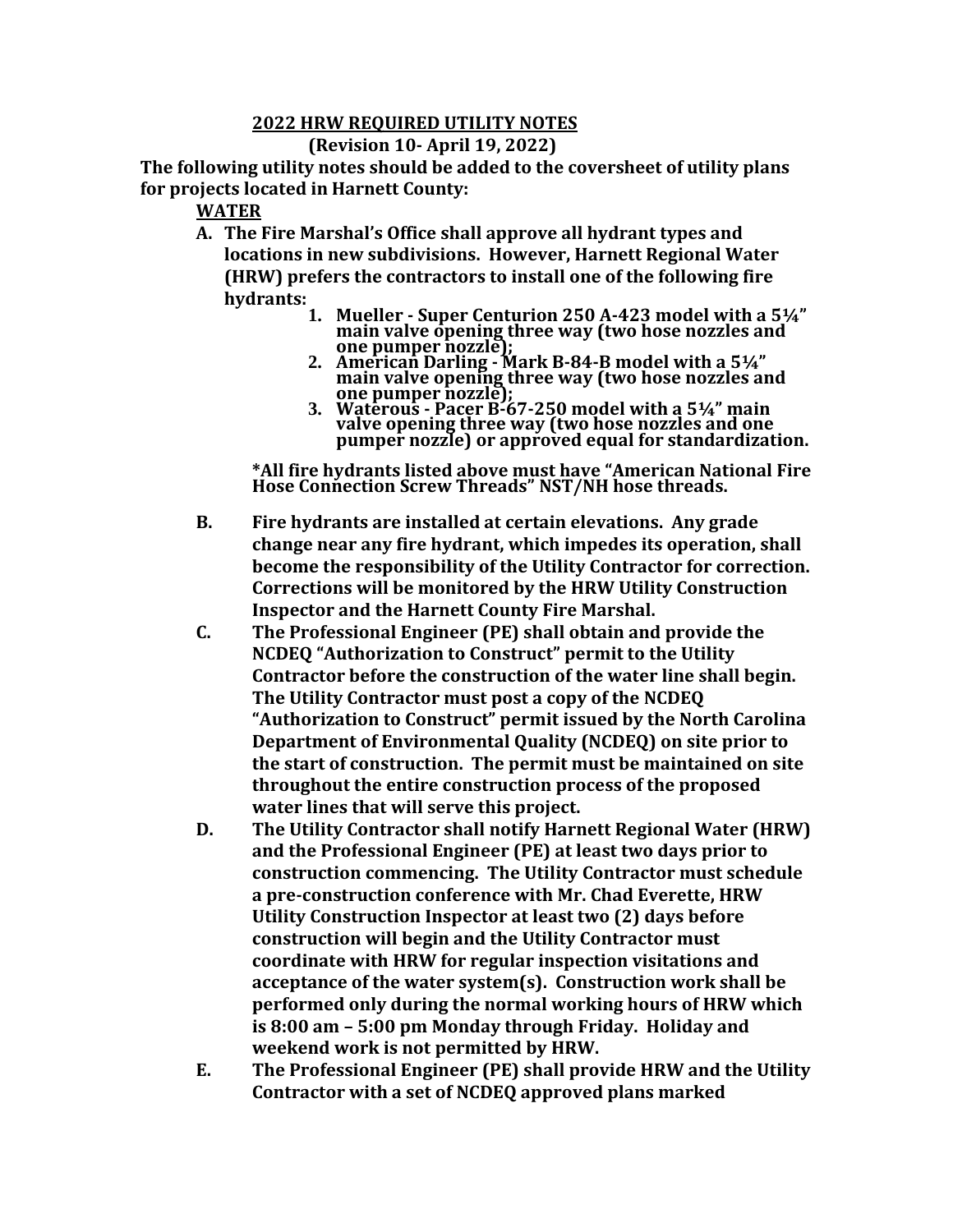**"Released for Construction" at least two days prior to construction commencing. The Registered Land Surveyor (RLS) should stake out all lot corners and the grade stakes for the proposed finish grade for each street before the Utility Contractor begins construction of the water line(s). The grade stakes should be set with a consistent offset from the street centerline so as not to interfere with the street grading and utility construction.**

- **F. The Utility Contractor shall provide the HRW Utility Construction Inspector with material submittals and shop drawings for all project materials prior to the construction of any water line extension(s), and associated water services in Harnett County. The materials to be used on the project must meet the established specifications of HRW and be approved by the Engineer of Record prior to construction. All substandard materials or materials not approved for use in Harnett County found on the project site must be removed immediately when notified by the HRW Utility Construction Inspector.**
- **G. The water main(s), fire hydrants, service lines, meter setters and all associated appurtenances shall be constructed in strict in accordance with the standard specifications of the Harnett Regional Water (HRW). The Utility Contractor shall be responsible to locate the newly installed water main(s), water service lines and all associated meter setters and meter boxes for other utility companies and their contractors until the new water main(s) have been approved by the North Carolina Department of Environmental Quality, Division of Environmental Health, Public Water Supply Section (NCDEQ, DEH, PWS) and accepted by HRW.**
- **H. Prior to acceptance, all services will be inspected to ensure that they are installed at the proper depth. All meter boxes must be flush with the ground level at finish grade and the meter setters must be a minimum of 8" below the meter box lid. Meter setters shall be centered in the meter box and supported by brick, block or stone.**
- **I. The Utility Contractor shall provide the Professional Engineer (PE) and HRW Utility Construction Inspector with a set of red line drawings identifying the complete water system installed for each project. The red line drawings should identify the materials, pipe sizes and approximate depths of the water lines as well as the gate valves, fire hydrants, meter setters, blow off assemblies and all associated appurtenances for all water line(s) constructed in Harnett County. The red line drawings should clearly identify any deviations from the NCDEQ approved plans. All change orders must be approved by HRW and the**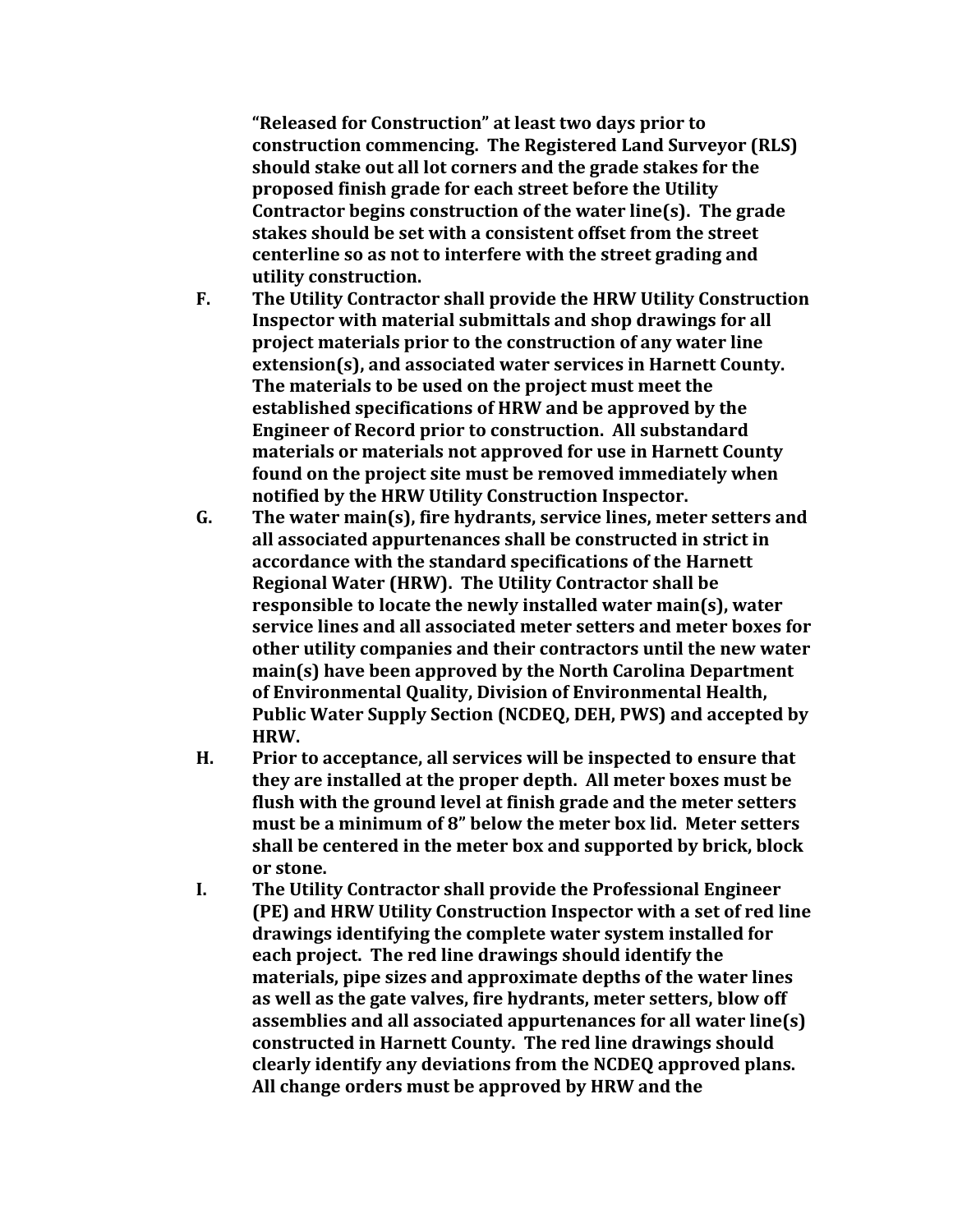**Professional Engineer (PE) in writing and properly documented in the red line field drawings.**

- **J. Potable water mains crossing other utilities and non-potable water lines (sanitary sewer, storm sewer, RCP, etc.) shall be laid to provide a minimum vertical distance of twenty-four (24") inches between the potable water main and all other utilities. NCDOT requires the new water mains to be installed under the storm water lines. The potable water main shall be installed with twenty-four (24") inches of vertical separation and with ductile iron pipe when designed to be placed under a nonpotable water line such as sanitary sewer or storm sewer lines. If these separations cannot be maintained then the water main shall be installed with ductile iron pipe. Both the potable water main and the non-potable water line must be cast iron or ductile iron pipe (DIP) if the state minimum separations cannot be maintained. The ductile iron pipe must be laid so the mechanical joints are at least (10') feet from the point where the potable water main crosses the non-potable water line.**
- **K. Potable water mains installed parallel to non-potable water lines (sanitary sewer, storm sewer, RCP, etc.) shall be laid to provide a minimum horizontal distance of ten (10') feet between the potable water main and sanitary sewer mains, sewer laterals and services. The horizontal separation between the potable water main and any other utility or storm sewer shall not be less than five (5') feet. The potable water main must be ductile iron pipe if this horizontal separation of ten (10') feet cannot be maintained. The ductile iron pipe shall extend at least ten (10') feet beyond the point where the minimum required horizontal separation of ten (10') feet can be re-established.**
- **L. Meter setters shall be installed in pairs on every other lot line where possible to leave adequate space for other utilities to be installed at a later time. The meter setters shall be installed at least one (1') foot inside the right-of-way and at least three (3') to five (5') feet from the property line between the lots.**
- **M. HRW requires that meter boxes for ¾" services shall be 12" wide x 17" long ABS plastic boxes at least 18" in height with cast iron lids/covers. Meter boxes for 1" services shall be 17" wide x 21" long ABS plastic boxes at least 18" in height with plastic lids and cast iron flip covers in the center of the lids. Meter boxes for 2" services shall be 20" wide x 32" long ABS plastic boxes at least 20" in height with plastic lids and cast iron flip covers in the center of the lids.**
- **N. Master meters must be installed in concrete vaults sized for the meter assembly and associated appurtenances so as to provide at least eighteen (18") inches of clearance between the bottom of**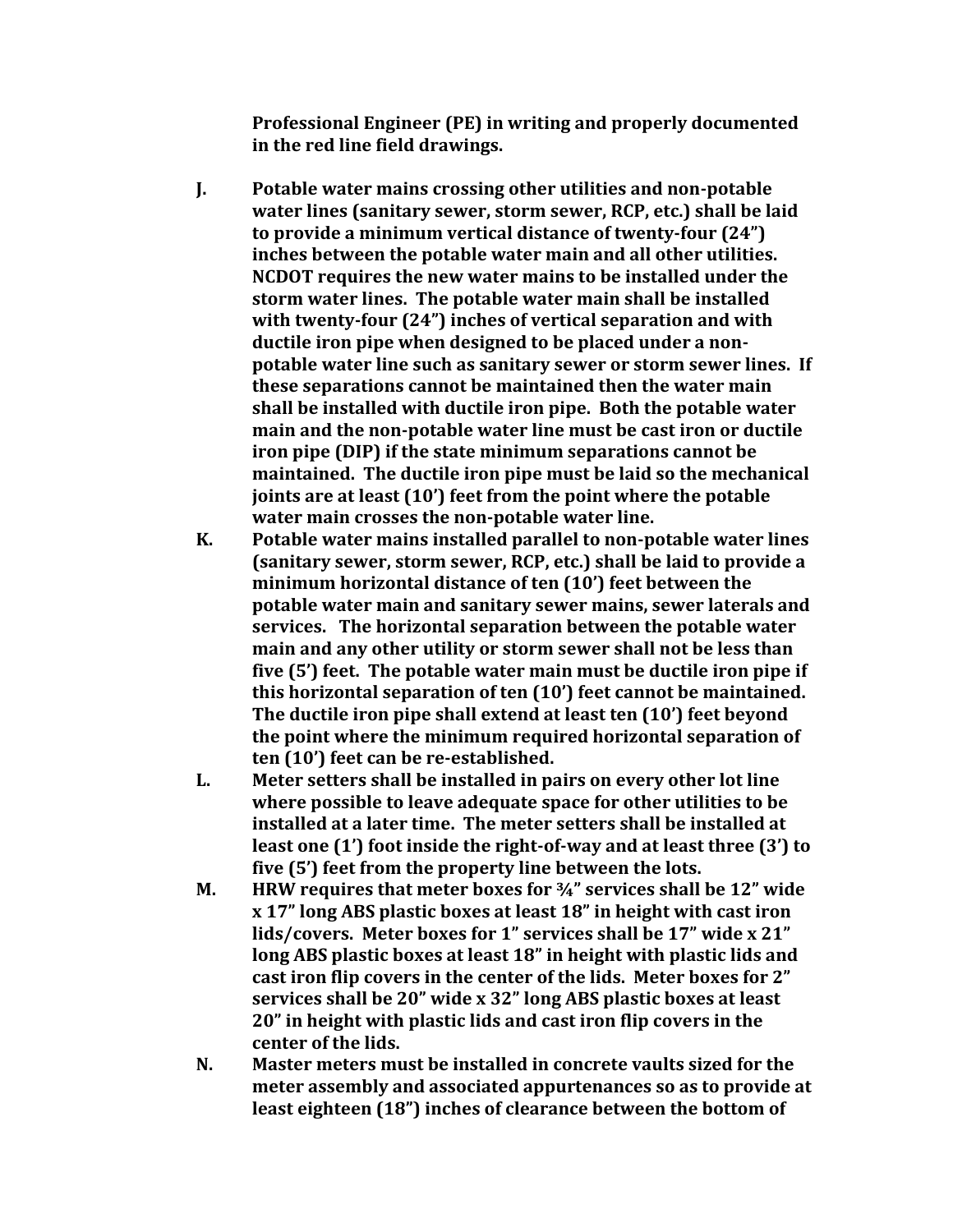**the concrete vault and the bottom of the meter setter. The master meter must be provided test ports if the meter is not equipped with test ports from the manufacturer in accordance with the HRW established standard specifications and details. Ductile iron pipe must be used for the master meter vault piping and valve vault piping. The Utility Contractor must provide shop drawings for the meter vaults to HRW prior to ordering the concrete vaults.**

- **O. The Utility Contractor will install polyethylene SDR-9 water service lines that cross under the pavement inside a schedule 40 PVC conduit to allow for removal and replacement in the future. Two (2) independent ¾" water service lines may be installed inside one (1) – two (2") inch schedule 40 PVC conduit or two (2) independent 1" water service lines may be installed inside one (1) – three (3") inch schedule 40 PVC conduit, but each water service shall be tapped directly to the water main. Split services are not allowed by HRW. If sidewalks are proposed, the conduit must extend past the sidewalk.**
- **P. The water main(s), fire hydrants, gate valves, service lines, meter setters and associated appurtenances must be rated for 200 psi and hydrostatically pressure tested to 200 psi. The hydrostatic pressure test(s) must be witnessed by the HRW Utility Construction Inspector. The Utility Contractor must notify HRW when they are ready to begin filling in lines and coordinate with Harnett Regional Water to witness all pressure testing.**
- **Q. The Utility Contractor shall conduct a pneumatic pressure test using compressed air or other inert gas on the stainless steel tapping sleeve(s) prior to making the tap on the existing water main. This pneumatic pressure test must be witnessed by the HRW Utility Construction Inspector. The Utility Contractor shall use Romac brand stainless steel tapping sleeve(s) or approved equal for all taps made in Harnett County. All new water line extensions must begin with a resilient wedge type gate valve sized equal to the diameter of the new water line extension in order to provide a means of isolation between Harnett Regional Water's existing water mains and the new water line extensions under construction.**
- **R. All water mains will be constructed with SDR-21 PVC Pipe or Class 50 Ductile Iron Pipe rated for at least 200 psi or greater. All pipes must be protected during loading, transport, unloading, staging, and installation. PVC pipe must be protected from extended exposure to sunlight prior to installation.**
- **S. All water mains will be flushed and disinfected in strict accordance with the standard specifications of the Harnett Regional Water. All water samples collected for bacteria testing**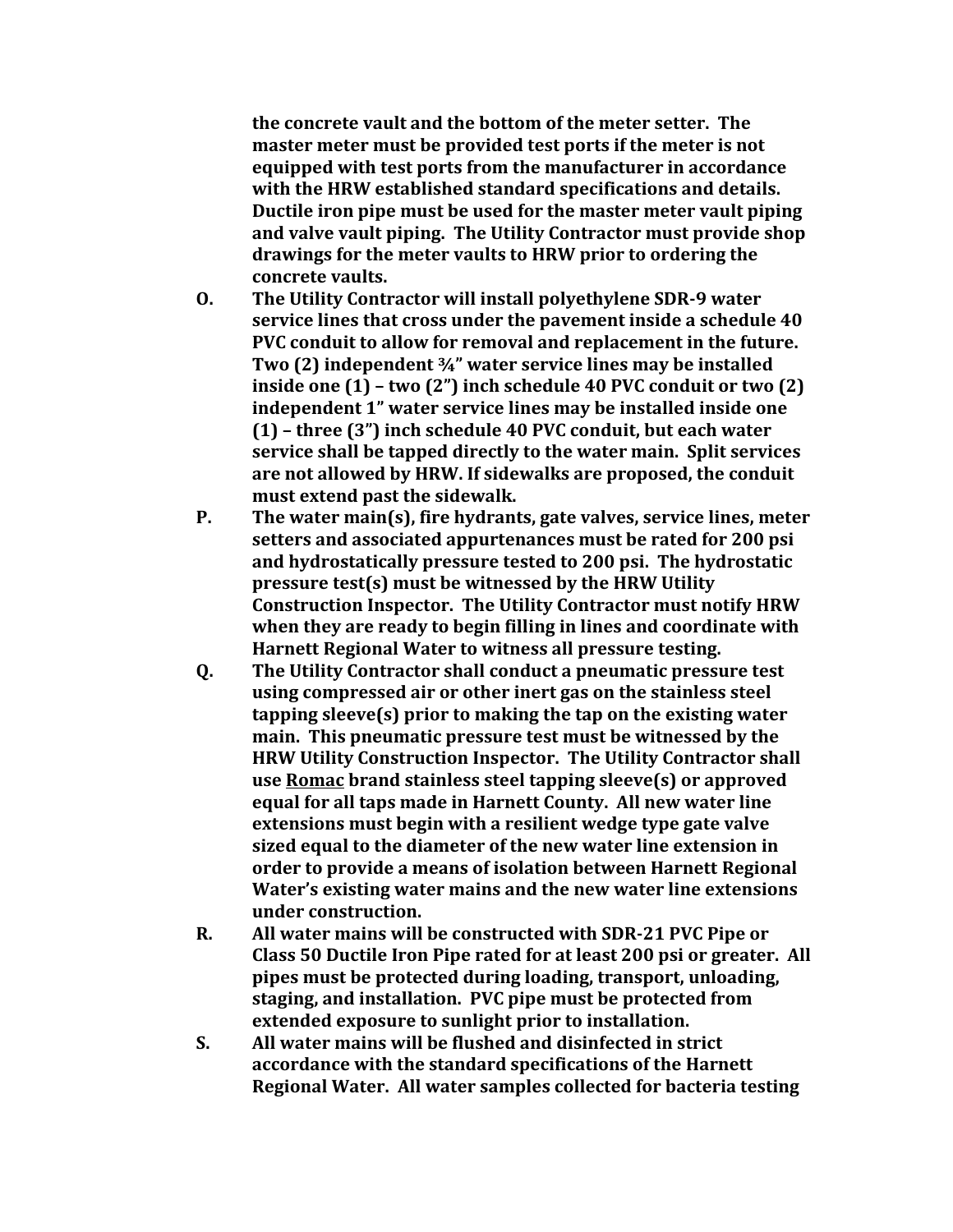**will be collected by the HRW Utility Construction Inspector and tested in the HRW Laboratory.** 

- **T. All fittings larger than two (2") inches diameter shall be ductile iron. HRW requires that mechanical joints be assembled with grip rings as "Megalug" fittings are not approved by Harnett Regional Water for pipe sizes smaller than twelve inches (12") diameter. PVC pipe used for water mains shall be connected by slip joint or mechanical joint with grip rings. Glued pipe joints are not allowed on PVC pipe used for water mains in Harnett County.**
- **U. HRW requires that the Utility Contractor install tracer wire in the trench with all water lines. The tracer wire shall be 12 ga. insulated, solid copper conductor and it shall be terminated at the top of the valve boxes or manholes. No spliced wire connections shall be made underground on tracer wire installed in Harnett County. The tracer wire may be secured with duct tape to the top of the pipe before backfilling.**
- **V. The Utility Contractor will provide Professional Engineer (PE) and the HRW Utility Construction Inspector with a set of red line field drawings to identify the installed locations of the water line(s) and all associated services. All change orders must be pre-approved by HRW and the Professional Engineer (PE) in writing and properly documented in the red line field drawings.**
- **W. The Utility Contractor shall spot dig to expose each utility pipe or line which may conflict with construction of proposed water line extensions well in advance to verify locations of the existing utilities. The Utility Contractor shall provide both horizontal and vertical clearances to the Professional Engineer (PE) to allow the PE to adjust the water line design in order to avoid conflicts with existing underground utilities. The Utility Contractor shall coordinate with the utility owner and be responsible for temporary relocation and/or securing existing utility poles, pipes, wires, cables, signs and/or utilities including services in accordance with the utility owner requirements during water line installation, grading and street construction.**
- **X. Prior to the commencement of any work within established utility easements or NCDOT right-of-ways the Utility Contractor is required to have a signed NCDOT encroachment agreement posted on site and notify all concerned utility companies in accordance with G.S. 87-102. The Utility Contractor must call the NC One Call Center at 811 or (800) 632-4949 to verify the location of existing utilities prior to the beginning of construction. Existing utilities shown in these plans are taken from maps furnished by various utility companies and have not been physically located or verified by the P.E. (i.e. TELEPHONE, CABLE, WATER, SEWER, ELECTRICAL POWER, FIBER OPTIC,**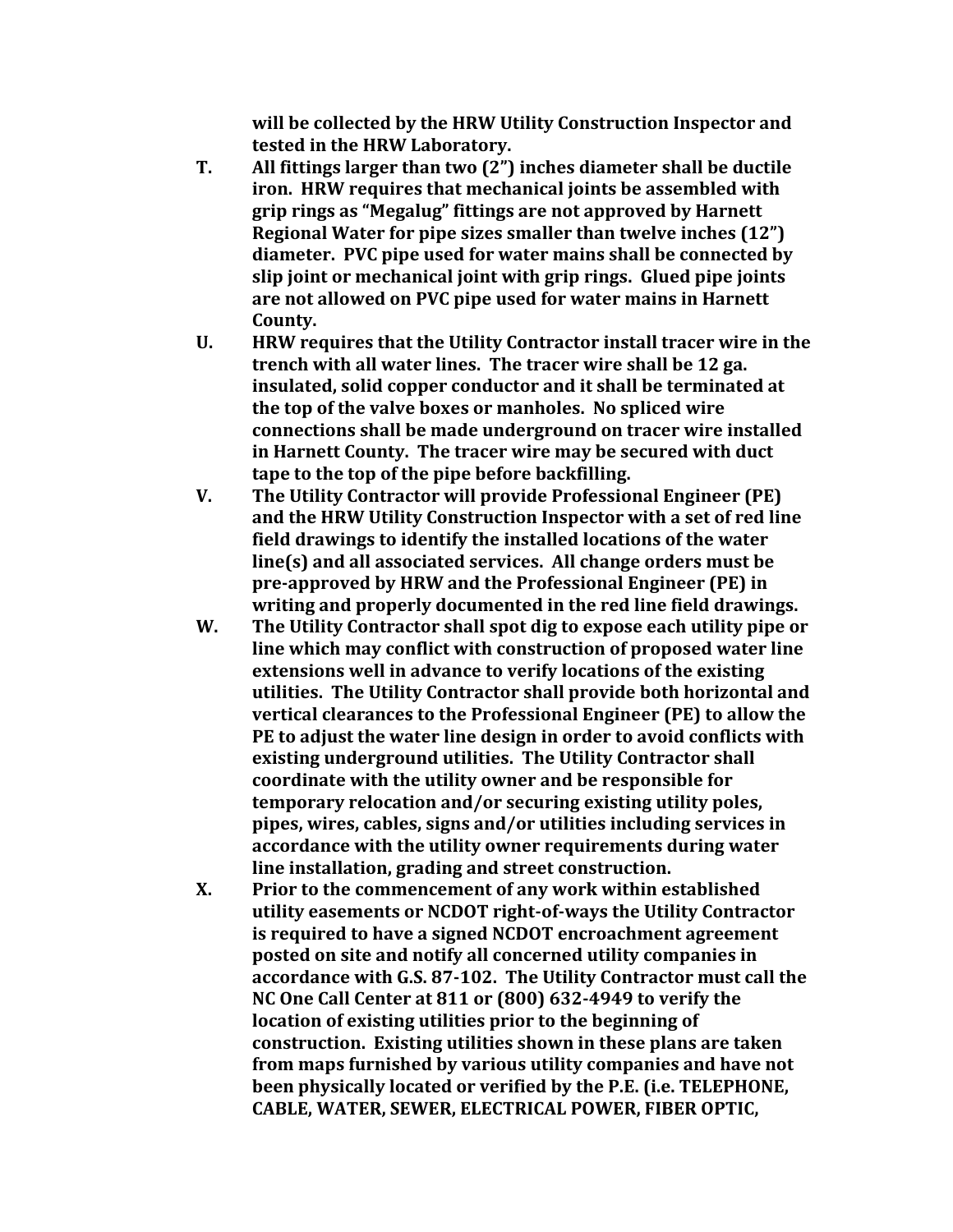**NATURAL GAS, ETC.). The Utility Contractor will be responsible to repair any and all damages to the satisfaction of the related utility company.** 

- **Y. The Utility Contractor shall provide HRW with at least one (1) fire hydrant wrench and one (1) break-away flange kit for every subdivision with fire hydrants developed in Harnett County. These items must be provided to HRW before the final inspection will be scheduled by the HRW Utility Construction Inspector. In addition, the Utility Contractor shall install a 4" x 4" concrete valve marker at the edge of the right-of-way to identify the location of each gate valve installed in the new water system with the exception of the fire hydrant isolation valves. The contractor shall measure the distance from the center of the concrete marker to the center of the valve box. This distance (in linear feet) shall be stamped on the brass plate located on the top of the concrete valve marker. In lieu of installing the concrete valve markers, the Utility Contractor may provide at least two measurements from two independent permanent above ground structures to the Professional Engineer (PE) in the red line drawings to identify the valve locations. The Professional Engineer (PE) must include these measurements in the As-Built Record Drawings submitted to HRW.**
- **Z. The Utility Contractor will be responsible for any and all repairs due to leakage damage from poor workmanship during the one (1) year warranty period once the water system improvements have been accepted by Harnett Regional Water. Harnett Regional Water will provide maintenance and repairs when requested and bill the Developer and/or Utility Contractor if necessary due to lack of response within 48 hours of notification of warranty work. The Utility Contractor will be responsible for any and all repairs due to damages resulting from failure to locate the new water lines and associated appurtenances for other utilities and their contractors until the water lines have been approved by NCDEQ and accepted by HRW. The final inspection of water system improvements cannot be scheduled with HRW until the streets have been paved; the rights-of-way and utility easements have been seeded and stabilized with an adequate stand of grass in place to prevent erosion issues on site.**
- **AA The Engineer of Record is responsible to ensure that construction is, at all times, in compliance with accepted sanitary engineering practices and approved plans and specifications. No field changes to the approved plans are allowed without prior written approval by HRW. A copy of each engineer's field report is to be submitted to HRW as each such inspection is made on system improvements or testing is performed by the contractor. Water and sewer infrastructure must pass all tests required by HRW specifications**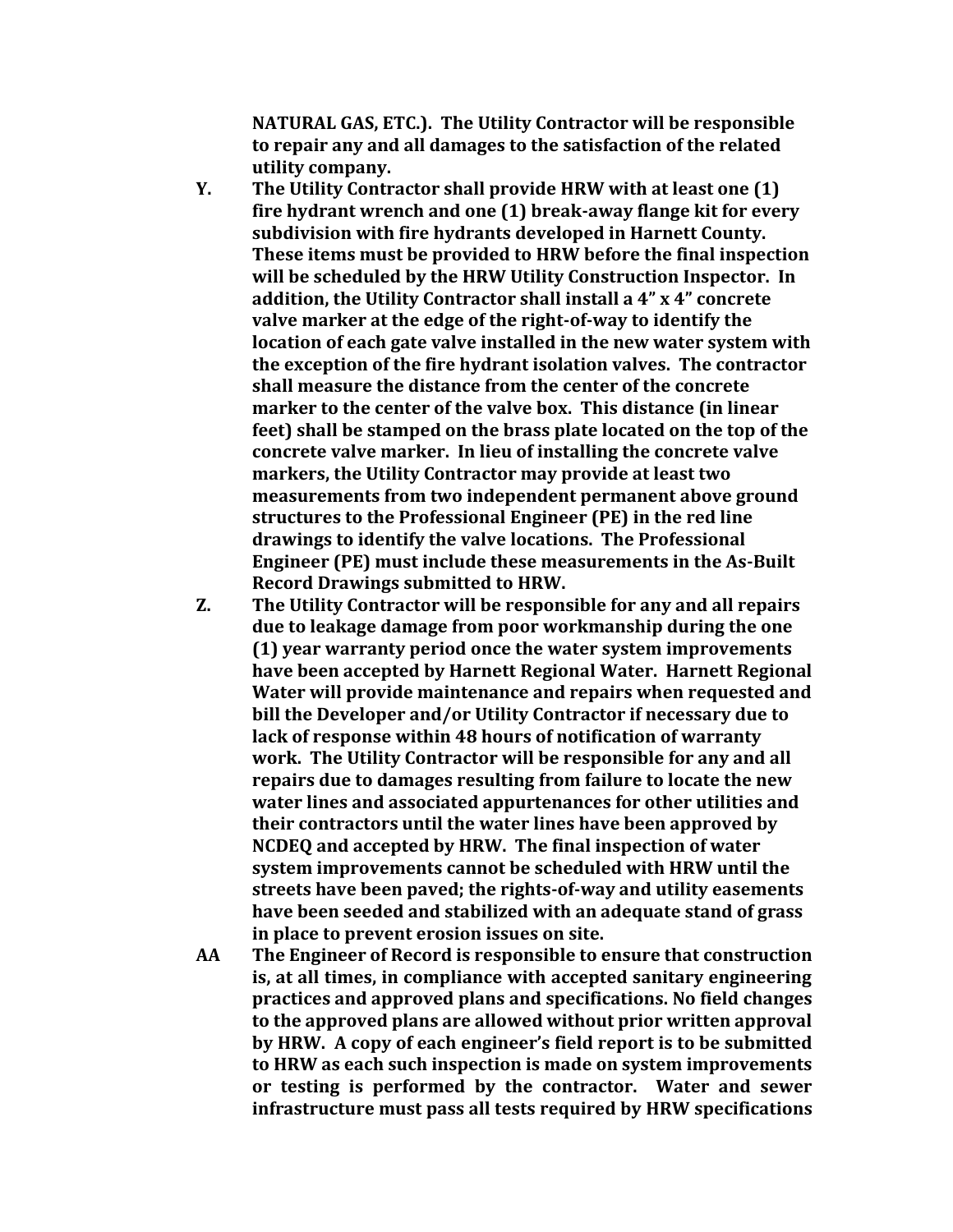**and those of all applicable regulatory agencies. These tests include, but are not limited to: air test, vacuum test, mandrel test, visual test, pressure test, bacteriological test, etc. A HRW Inspector must be present during testing and all test results shall be submitted to HRW. All tests must be satisfied before the final inspection will be scheduled with the HRW Inspector. The Engineer of Record must request in writing to schedule the final inspection once all construction is complete. The Developer's Engineer of Record and the HRW Utility Construction Inspector shall prepare a written punch list of any defects or deficiencies noted during the final inspection, should any exist. Upon completion of the punch list, the Developer's Engineer of Record will schedule another inspection. In the event the number of inspections performed by the HRW exceeds two, additional fees may be assessed to the Developer.**

## **SANITARY SEWER**

- **A. The Professional Engineer (PE) shall obtain and supply a copy of the sewer permit for the construction and operation of the wastewater collection system to the Utility Contractor before the construction of the sanitary sewer line, sewer lift station and associated force main shall begin. The Utility Contractor must post a copy of the sewer permit issued by the North Carolina Department of Environmental Quality (NCDEQ) on site prior to the start of construction. The permit must be maintained on site during the construction of the sewer system improvements.**
- **B. The Utility Contractor shall notify Harnett Regional Water (HRW) and the Professional Engineer (PE) at least two days prior to construction commencing. The Utility Contractor must schedule a pre-construction conference with Mr. Chad Everette, HRW Utility Construction Inspector at least two (2) days before construction will begin and the Utility Contractor must coordinate with HRW for regular inspection visitations and acceptance of the wastewater system(s). Construction work shall be performed only during the normal working hours of HRW which is 8:00 am – 5:00 pm Monday through Friday. Holiday and weekend work is not permitted by HRW.**
- **C. The Professional Engineer (PE) shall provide HRW with a set of NCDEQ approved plans marked "Released for Construction" at least two days prior to construction commencing. HRW will stamp the approved plans as "Released for Construction" and provide copies to the utility contractor. The Registered Land Surveyor (RLS) shall stake out all lot corners and establish grade stakes for the proposed finish grade for each street and sewer line before the Utility Contractor begins construction or**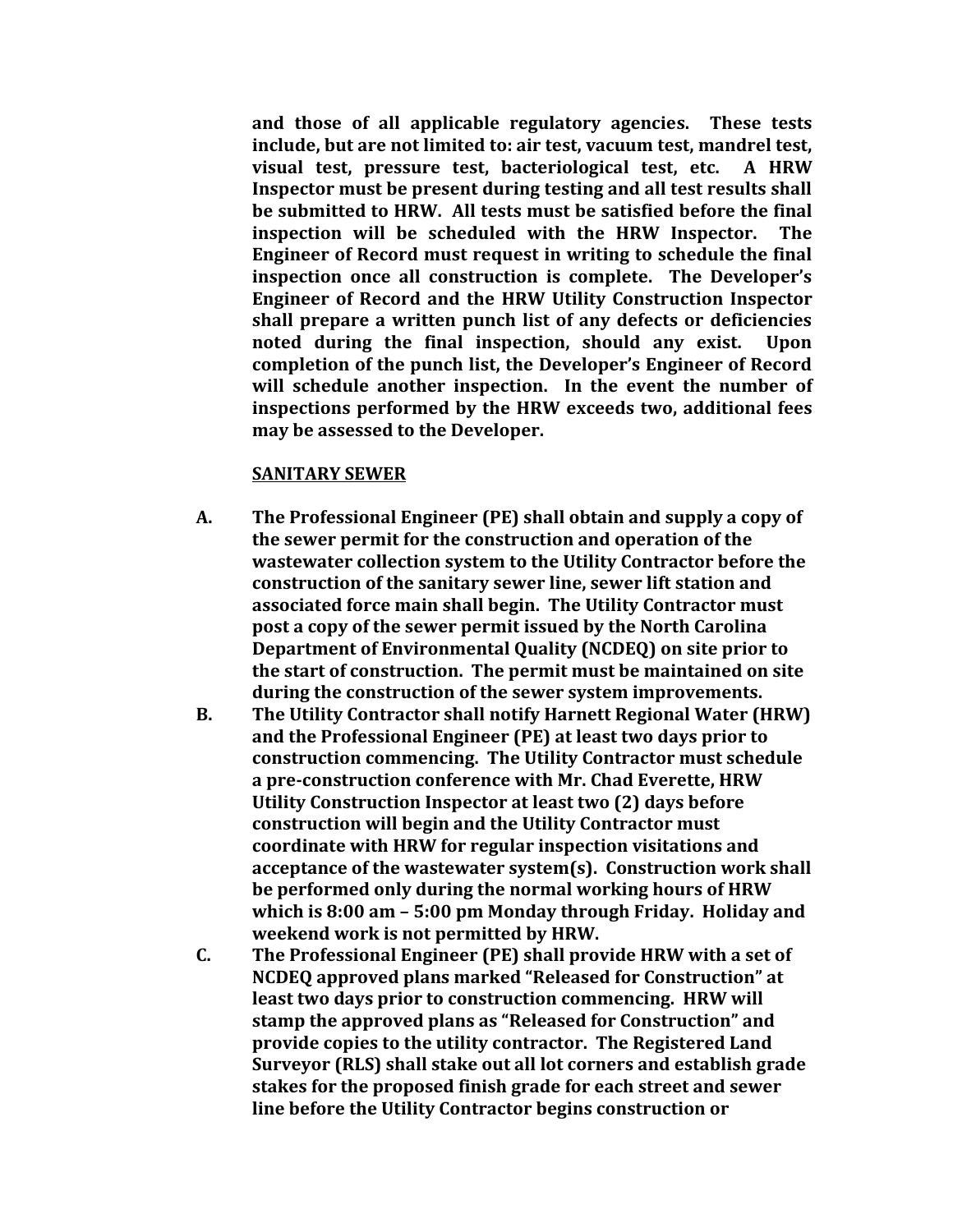**installation of the manholes, sanitary sewer gravity line(s), sewer lift stations and/or sanitary sewer force main(s). The grade stakes should be set with a consistent offset from the street centerline so as not to interfere with the street grading or utility construction.**

- **D. The Utility Contractor shall provide the HRW Utility Construction Inspector with material submittals and shop drawings for all project materials prior to the construction of any gravity sewer line(s), manhole(s), sewer lift station(s) and associated force main(s) in Harnett County. The materials to be used on the project must meet the established specifications of HRW and be approved by the Engineer of Record prior to construction. All substandard materials or materials not approved for use in Harnett County found on the project site must be removed immediately when notified by the HRW Utility Construction Inspector.**
- **E. The sanitary sewer lateral connections should be installed 90° (perpendicular) to the sanitary sewer gravity lines with schedule 40 PVC pipe. HRW requires the Utility Contractor to provide the Professional Engineer (PE) with accurate measurements for locating sanitary sewer service lateral and associated each sanitary sewer clean-out. These measurements should be taken from the nearest downstream manhole up along the sanitary sewer main to the in-line wye fitting (or tapping saddle) and then another measurement from the in-line wye fitting (or tapping saddle) to the 4" x 4" long sweep combination wye fitting at the bottom of the sewer clean-out stack. These field measurements must be provided to the Professional Engineer (PE) in the red line drawings from the Utility Contractor for proper documentation in the As-Built Record Drawings submitted to HRW.**
- **F. The Utility Contractor shall be responsible to locate the newly installed sanitary sewer gravity line(s), sanitary sewer force main(s), sanitary sewer service lateral(s) and all associated sewer clean-out(s) in the proposed sanitary sewer system for other utility companies and their contractors until the new sanitary sewer line(s) and associated appurtenances have been approved by the North Carolina Department of Environmental Quality (NCDEQ) and accepted by HRW. All new sanitary sewer lines must have at least three (3 ft. ) feet of cover and extend under all existing water main and storm water lines with a least 24" of vertical clearance below the bottom of the existing water main and storm water lines. ALL ductile iron sewer piping must be 401 epoxy coated or approved equal.**
- **G. The sanitary sewer gravity line(s), manhole(s), sanitary sewer service lateral(s) and associated clean-out(s) shall be**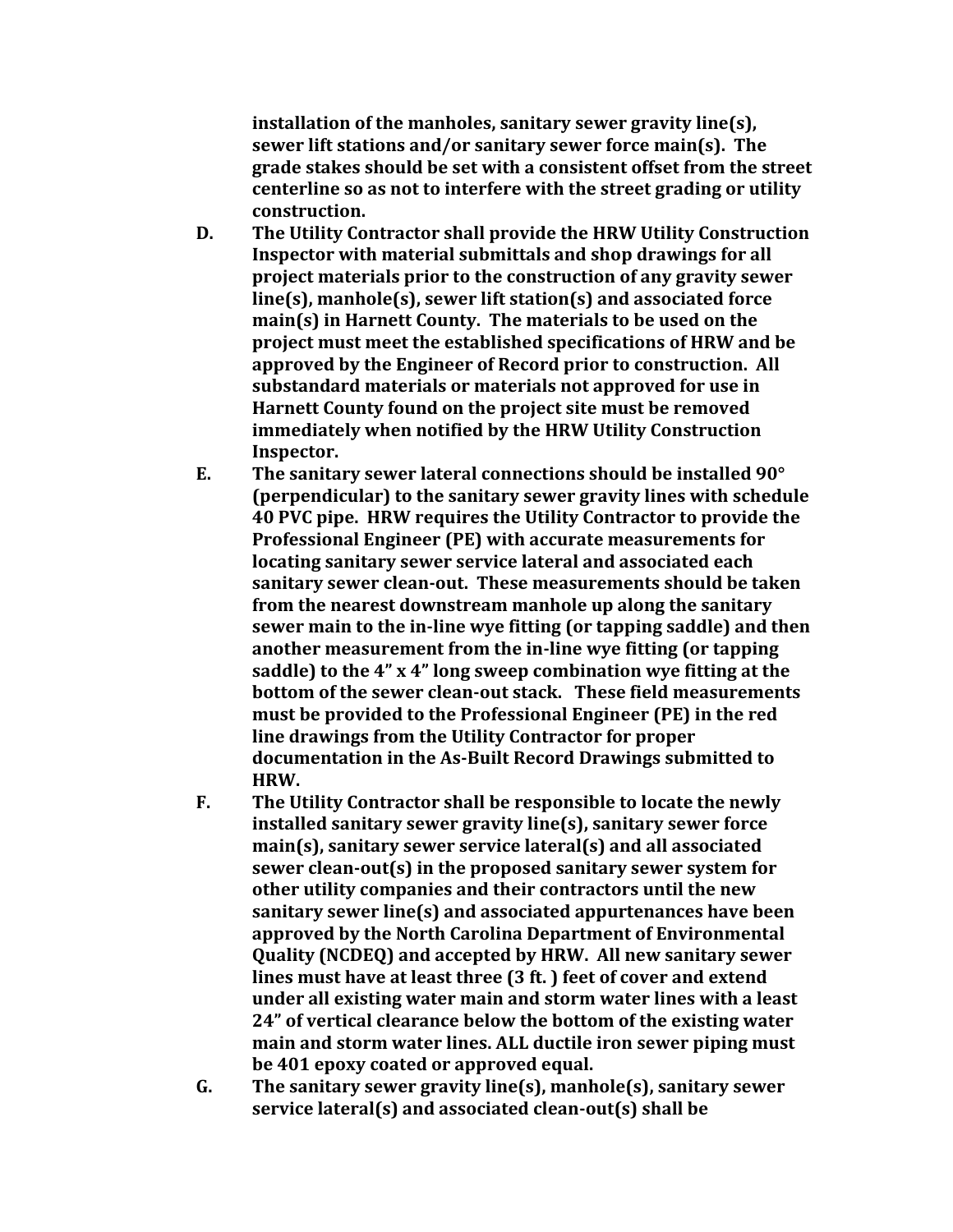**constructed in strict accordance with the standard specifications of the Harnett Regional Water. The sanitary sewer gravity line(s) must pneumatically pressure tested with compressed air at 5 psi and the sanitary sewer force main(s) must hydrostatically pressure tested with water or air at 200 psi. Sanitary sewer manholes must be vacuum tested to 10 inches of mercury and cannot drop below 9 inches in 60 seconds for 4 ft. diameter manholes, 75 seconds for 5 ft. diameter manholes. The test must be in accordance with the following standards: For ductile iron pipelines test in accordance with the applicable requirements of ASTM C924. For PVC pipelines test in accordance with ASTM F1417-98 and UBPPA UNI-B-6. Vacuum testing shall be performed in accordance with ASTM C1244**. **The HRW Utility Construction Inspector and Engineer must witness all tests mentioned above.**

- **H. Prior to acceptance, all sewer service laterals will be inspected to ensure that they are installed at the proper depth. All sewer clean-outs must be installed so the 4" x 4" long sweep combination wye is at least three (3') feet but no more than four (4') feet below the finish grade unless otherwise approved in writing by HRW. The sewer cleanouts shall have a four (4") schedule 40 PVC pipe stubbed up from both ends of the 4" x 4" long sweep combination wye to be at least two (2') feet above the finish grade and cover each end with a four (4") inch temporary cap to keep out dirt, sand, rocks, water and construction debris. The vertical stack on each clean-out must be provided with a concrete donut for protection.**
- **I. Once the sanitary sewer gravity line(s) have been installed, pneumatically pressure tested and in place for at least 30 days, the Utility Contractor must contact the HRW Utility Construction Inspector to witness the mandrel test on each PVC sanitary sewer gravity line. The Utility Contractor will notify HRW to schedule the mandrel testing. The mandrel and proving ring must be supplied by the Utility Contractor. Closed circuit video camera inspections (at the Utility Contractor's expense) may be required by the HRW Utility Construction Inspector if the mandrel and mirror tamping testing cannot be completed with satisfactory results. The sanitary sewer lines should be flushed clean using a sewer ball of the proper diameter before any mandrel testing can be performed. The Utility Contractor is responsible to remove all dirt, sand, silt, gravel, mud and debris from the newly constructed sewer lines exercising care to keep the Harnett Regional Water's existing sanitary sewer systems clean. Sanitary sewer force main(s) shall be pressure tested to 200 psi for at least 2 hours like water lines.**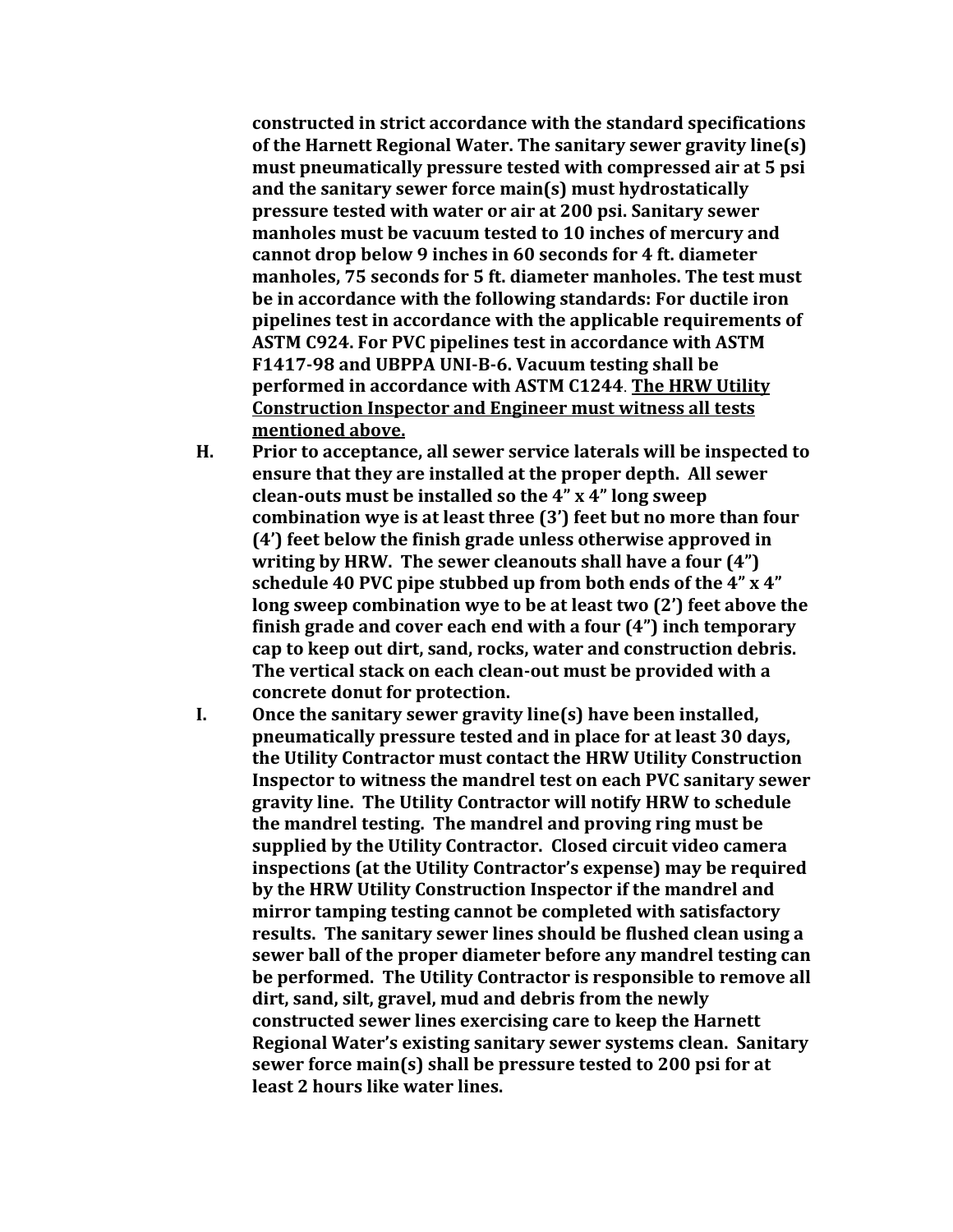- **J. The Utility Contractor shall be responsible to locate the newly installed sanitary sewer system(s) for other utility companies and their contractors until the new sanitary sewer system(s) have been approved by the North Carolina Department of Environmental Quality (NCDEQ) and accepted by HRW.**
- **K. HRW requires that the Utility Contractor install tracer wire in the trench with all sanitary sewer force mains. The tracer wire shall be 12 ga. insulated, solid copper conductor and it shall be terminated at the top of the valve boxes or manholes. No spliced wire connections shall be made underground on tracer wire installed in Harnett County. The tracer wire may be secured with duct tape to the top of the pipe before backfilling. The tracer wire is not required for the gravity sewer line(s) between manholes.**
- **L. The Utility Contractor shall provide the Professional Engineer (PE) and HRW Utility Construction Inspector with a set of red line drawings identifying the complete sewer system installed for each project. The red line drawings should identify the materials, pipe sizes and approximate depths of the sewer lines as well as the installed locations of the manhole(s), sanitary sewer gravity line(s), sanitary sewer service laterals, clean-outs, sewer lift station(s) and associated force main(s). The red line drawings should clearly identify any deviations from the NCDEQ approved plans. All change orders must be approved by HRW and the Professional Engineer (PE) in writing and properly documented in the red line field drawings.**
- **M. Prior to the commencement of any work within established utility easements or NCDOT right-of-ways the Utility Contractor is required to notify all concerned utility companies in accordance with G.S. 87-102. The Utility Contractor must call the NC One Call Center at 811 or (800) 632-4949 to verify the location of existing utilities prior to the beginning of construction. Existing utilities shown in these plans are taken from maps furnished by various utility companies and have not been physically located by the P.E. (i.e. TELEPHONE, CABLE, WATER, SEWER, ELECTRICAL POWER, FIBER OPTIC, NATURAL GAS, ETC.).**
- **N. The Utility Contractor shall spot dig to expose each existing utility pipe or line which may conflict with construction of proposed sanitary sewer line extensions well in advance to verify locations of the existing utilities. The Utility Contractor shall provide both horizontal and vertical clearances to the Professional Engineer (PE) to allow the PE to adjust the sanitary sewer line design in order to avoid conflicts with existing underground utilities. The Utility Contractor shall coordinate with the utility owner and be responsible for temporary**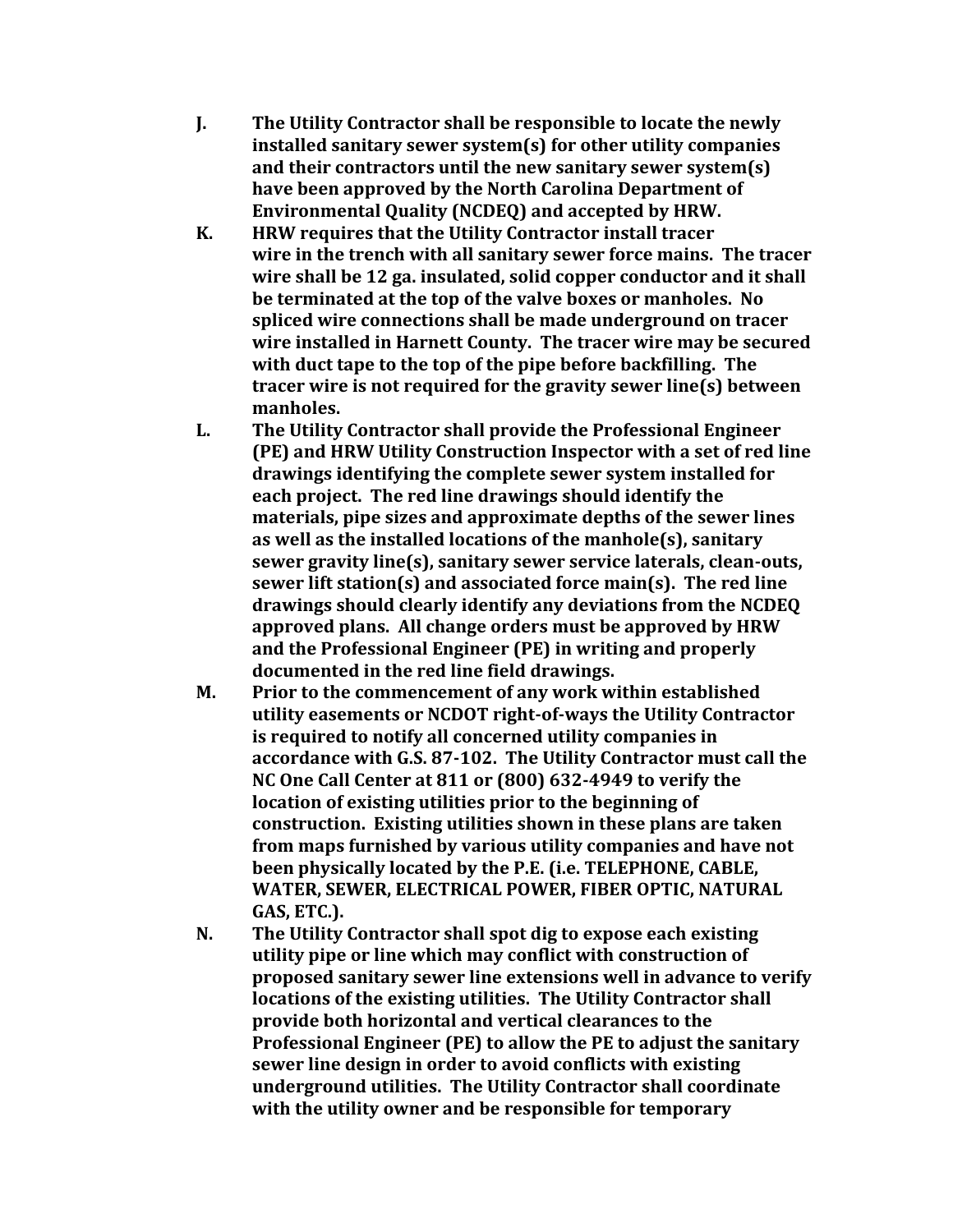**relocation of existing utilities and/or securing existing utility poles, pipes, wires, cables, signs and/or utilities including services in accordance with the utility owner's requirements during sanitary sewer line installation, grading and street construction.**

- **O. When making a tap on an existing sewer force main, the Utility Contractor must have a permit from the North Carolina Department of Environmental Quality (NCDEQ) prior to begin the tap work. The Utility Contractor shall conduct a pneumatic pressure test using compressed air or other inert gas on the stainless steel tapping sleeve and gate valve prior to making the tap on an existing sanitary sewer force main. This pneumatic pressure test must be witnessed by the HRW Utility Construction Inspector. The Utility Contractor shall use Romac brand stainless steel tapping sleeve(s) or approved equal for all taps made on sanitary sewer force mains in Harnett County. The Utility Contractor shall use Romac brand Style "CB" sewer saddles with stainless steel bands or approved equal for all taps made on existing sanitary sewer gravity lines in Harnett County.**
- **P. The Utility Contractor shall provide a grease trap for each sanitary sewer service lateral that will be connected to a restaurant, food processing facility and any other commercial or industrial facility as required by the Harnett County Fat, Oil & Grease Ordinance. The grease trap must be rated for a minimum capacity of at least 1,000 gallons unless otherwise approved in writing by the HRW Pre-Treatment Coordinator. Garbage disposals should not be installed in homes and businesses that discharge wastewater to the Harnett Regional Water's Sanitary Sewer System as they are not approved by HRW.**
- **Q. Each sewer lift station must be provided with three phase power (at least 480 volts) and constructed to meet the minimum requirements of the latest version of the National Electrical Code (NEC) and Harnett Regional Water standard specifications and details. If three phase power is not available from the power company other arrangements must be approved by HRW Engineering prior to the start of construction.**
- **R. Where a new sanitary sewer force main is connected to an existing manhole in the Harnett Regional Water sewer collections system, the Utility Contractor must provide a protective coating (epoxy) for the interior surfaces of the manhole to protect it against corrosion, erosion and deterioration from the release of sewer gases such as methane and hydrogen sulfide.**
- **S. The sewer lift station design and associated equipment must meet or exceed the MINIMUM REQUIREMENTS FOR HARNETT COUNTY SEWER LIFT STATIONS. Each sanitary sewer lift station**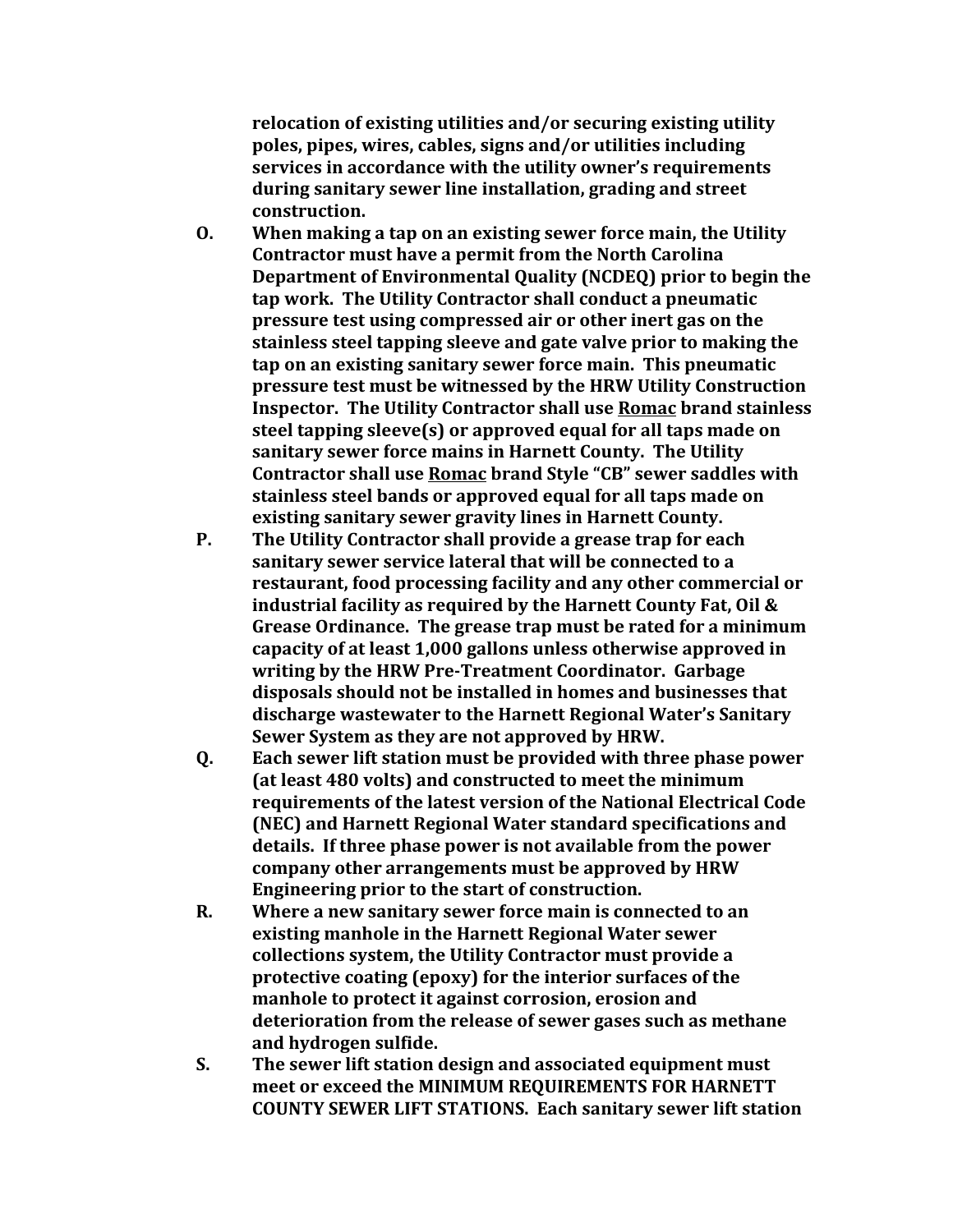**must be constructed with an all-weather access road that is at least 20 feet wide. The lift station site must be covered with weed blocking material and at least six (6") inches of ABC stone (crush and run).** 

- **T. Once a sewer lift station has been installed, the Utility Contractor is responsible to schedule a draw down test with HRW Engineering and Collections staff, the Professional Engineer (PE), the Electrician, the original equipment manufacturers (OEM) representatives [For both the Pumps and the Generator]. This draw down test must be completed with power supplied from the electrical utility company and with power supplied by the emergency generator with satisfactory results before final inspections are conducted by the HRW Utility Construction Inspector.**
- **U. Once the Utility Contractor completes the installation of a sewer lift station, the Professional Engineer (PE) must submit the sewer permit certification and As-Built Record Drawings to the North Carolina Department of Environmental Quality (NCDEQ) and HRW for final approval. The Utility Contractor must supply HRW Engineering staff with three original Operation & Maintenance (O&M) Manuals along with the associated pump curves and electrical schematics for the associated sewer lift station equipment including all warranty information and documentation.**
- **V. Once the Utility Contractor completes the installation of a sewer lift station, the Developer must pay HRW the established System Control and Data Acquisition (SCADA) fees before the SCADA system will be installed at the new sewer lift station. The SCADA system must be installed and operational before the utilities may be accepted by HRW and placed into operation.**
- **W. HRW requires the Utility Contractor to provide all necessary equipment and devices for the testing and inspection of the sanitary sewer system. The equipment and devices may include but not limited to lamping with mirrors, mandrels, sewer balls, plugs, air compressors and associated compressed air lines. If the HRW Utility Construction Inspector deems that a closed circuit video camera inspection of the newly constructed sewer system is necessary, then all costs for the closed circuit camera inspection will be the responsibility of the Utility Contractor. All closed circuit video camera inspections must be recorded on VHS tapes that will released to HRW for record keeping, review and approval of the sewer system.**
- **X. Any use of sewer plugs to temporarily block Harnett Regional Water's existing sanitary sewer lines must be coordinated with the HRW Collections Supervisor at least two (2) days in advance of installing the plugs. The sewer plugs must be removed as soon**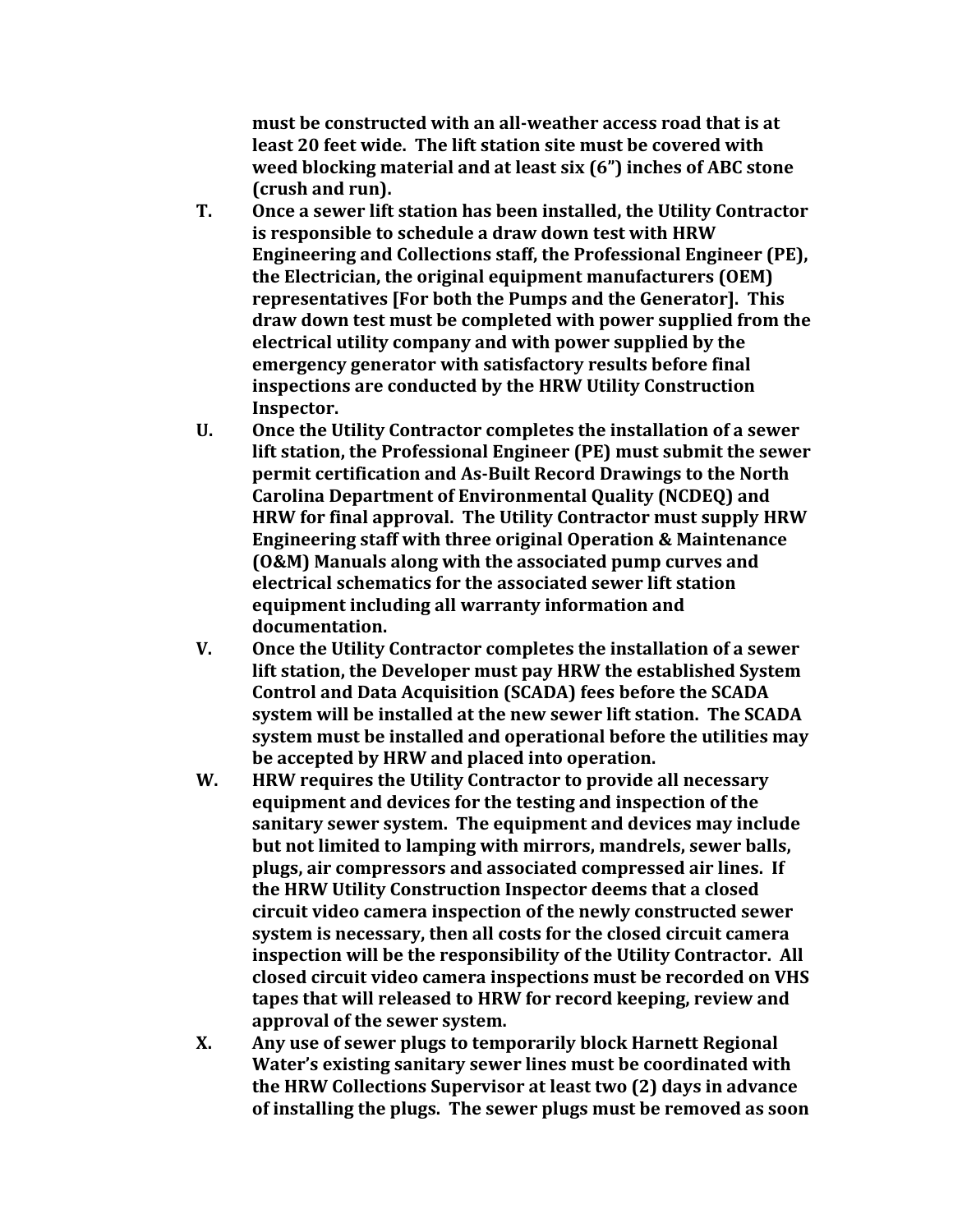**as possible once the new sanitary sewer lines have been inspected, pressure tested, mandrel tested, approved by the North Carolina Department of Environmental Quality (NCDEQ) and accepted by HRW to allow the sewer to flow as designed in Harnett Regional Water's existing sanitary sewer lines or when so ordered by the HRW Collections Supervisor to limit interruptions to the normal flow of the sanitary sewer collection system(s). The Utility Contractor must provide the pumps hoses and necessary connectors for a temporary pump around setup if required by the HRW Collections Supervisor. Mr. Randolph Clegg, HRW Collections Supervisor may be contacted between 8:00 am and 5:00 pm Monday through Friday at (910) 893-7575 extension 3241.** 

- **Y. The Utility Contractor will be responsible for any and all repairs due to leakage or damage resulting from poor workmanship during the one (1) year warranty period once the sewer system improvements have been approved by the North Carolina Department of Environmental Quality (NCDEQ) and accepted by HRW. The Utility Contractor will be responsible for any and all repairs due to damages resulting from failure to locate the new sanitary sewer lines and associated appurtenances for other utilities and their contractors until the sanitary sewer lines have been approved by NCDEQ and accepted by HRW. HRW will provide maintenance and warranty repairs if necessary due to lack of response within 48 hours of notification of warranty work. HRW will invoice the Developer and/or Utility Contractor for materials and labor in such cases.**
- **Z. In developments and projects that require utility easements to be established for future HRW right-of-way, the Registered Land Surveyor (RLS) must provide the HRW Right-of-Way Agent with an official copy of the recorded plat and legal description of the said easement as recorded with the Harnett County Register of Deeds. The recorded documents must be provided to the HRW Right-of-Way Agent before the utility improvements within the said easement can be placed into operation. Any and all easements that must be obtained from adjoining property owners must be provided to HRW by the Developer at no cost to Harnett County. The final inspection of all sanitary sewer system improvements cannot be scheduled with HRW until the streets have been paved; the rights-of-way and utility easements have been seeded and stabilized with an adequate stand of grass in place to prevent erosion issues on site.**
- **AA. The Engineer of Record is responsible to ensure that construction is, at all times, in compliance with accepted sanitary engineering practices and approved plans and specifications. No field changes to the approved plans are allowed without prior written approval**